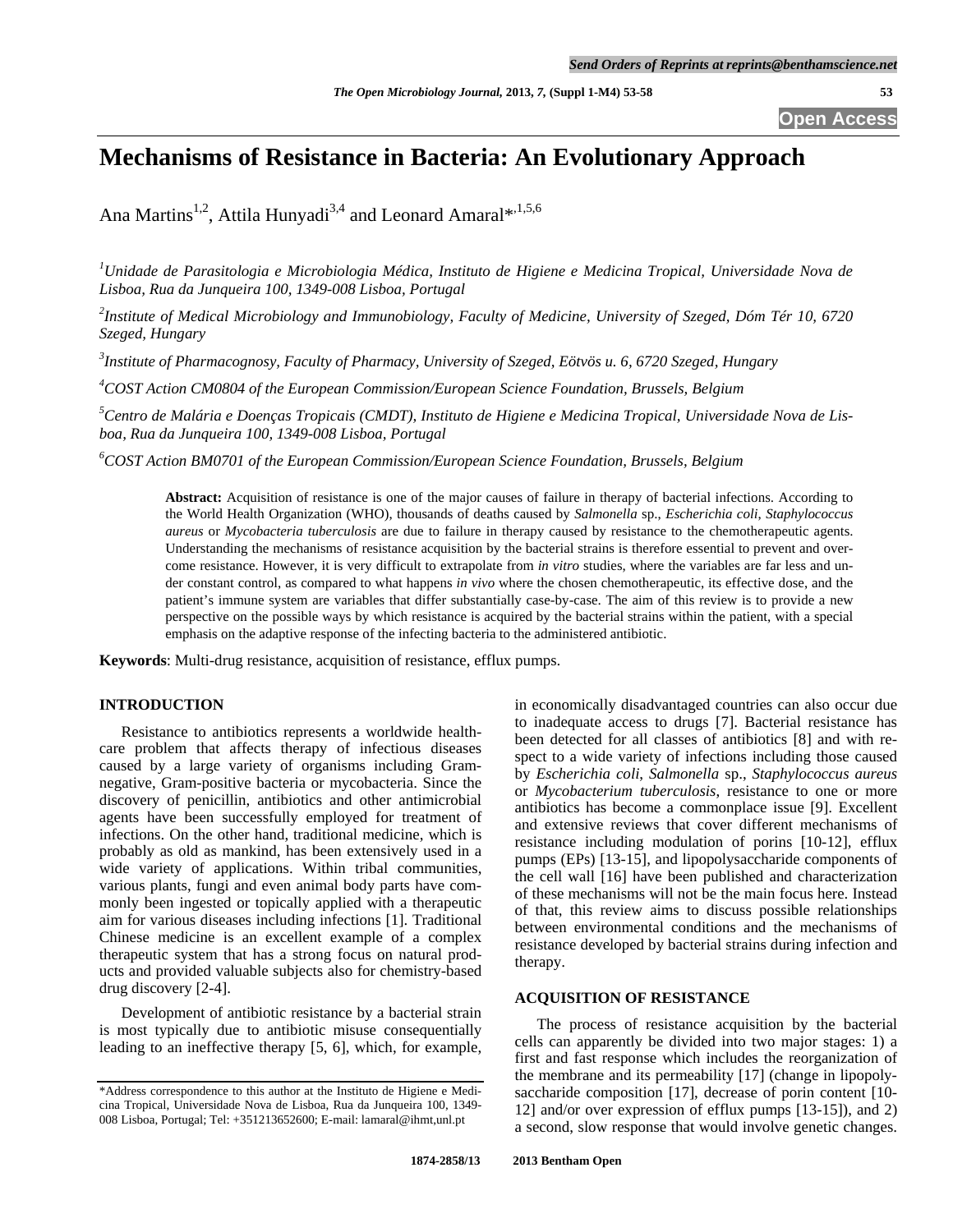Many of the possible genetic changes are not well described or completely understood, however, one may suppose that they would involve the acquisition of mutations, promoted for example by activation of "mutator genes" [18]. Other mechanisms may also determine the process of resistance acquisition, like horizontal gene transfer between organisms, or activation of cell signalling responses which are closely related to the behaviour of bacteria in the wild; bacterial communication (quorum sensing) [19-21] and biofilm formation [22]. This latter phenomenon may also play an important role in bacterial pathogenicity and host colonization [23]. Nevertheless, it is almost sure that all these events are correlated and play an important role in the acquisition of resistance by a bacterial strain in a patient treated with antibiotics.

#### **1. Signalling Molecules**

 Adaptation of bacterial strains to the environment within the living organism before and/or after starting therapy has an undoubtedly close relationship with evolutionary processes [24, 25]. This is supported by many studies on the role of antibiotics and other molecules used by microorganisms as cell signalling agents, and by the responses of pathogenic bacteria to different stimuli [20, 26]. Interestingly, subinhibitory concentrations of commonly used antibiotics were found to induce responses in the bacterial cell significantly different to those observed at greater concentrations [27, 28]. Moreover, response of bacteria to environmental changes has been described along with successful co-operation and coevolution among species [29, 30]. The role of natural antibiotics (firstly isolated from bacteria, fungi, plants, etc) was also studied in their original environment [31], and Linares and his co-authors suggested that antibiotics can also be interpreted as signalling agents instead of "weapons" [32]. The generally accepted point of view, that these compounds are used by bacteria to fight competitors in their natural environment [32] may completely be overwritten by the idea that antibiotics serve as signalling molecules and regulators of the homeostasis of the bacterial community [33], playing an important role in biofilm formation, symbiosis, etc. It was demonstrated that for example tobramycin, an antibiotic aminoglycoside produced by *Streptomyces tenebrarius*, can inhibit the quorum sensing (QS) system of an environmental *Pseudomonas aeruginosa* strain when applied at subantibiotic concentrations [28].

 In the bacterial genome the information for the biosynthesis of antibiotics and other signalling molecules compounds is usually present in clusters, which also contain genetic information for activation of the so called resistance mechanisms and which are also common to several different signalling molecules [26]. The information present in such gene clusters can than pass among bacteria either vertically (generation through generation of a bacterial species) or horizontally (between species) [25].

 It was shown by Hosaka and co-authors that different bacterial strains known for producing several antibiotics contain a larger pool of silent genes encoding a higher variety of antibiotics that can be biosynthesized by that specific bacterial strain under certain conditions [34]. Presence of a similarly large pool of silent resistance genes encoding all necessary mechanisms for self-defence against all possible (evolutionary already "invented") endogenous antibiotics seems to be a logical consequence of this; however to our knowledge such studies have not been extensively connected with the specific mechanisms used by bacteria to acquire resistance.

### **2. Reorganization of the Membrane and Its Permeability as a Response to Antibiotic Pressure**

#### *2.1. Lipopolysaccharides (LPS)*

 Acquired resistance to antibiotics through a decrease in the permeability of the cell membrane requires major structural changes in the membrane [35-37]. However, due to the composition of the cell barrier, there is a general difference in the susceptibility to hydrophobic and hydrophilic compounds [38]. Gram-negative bacteria have an extra "protection" given by the outer membrane. For this reason some antibiotics that are active against Gram-positives are not active against Gram-negatives. LPS composition increases the asymmetry in the membrane architecture and the cross binding between LPS and divalent cations decrease permeability to hydrophilic agents [39].

 *Salmonella* sp. is an example demonstrating the importance of LPS in virulence as well as intrinsic and acquired resistance to antibiotics [16, 39, 40], which shows well that LPS are more than a simple barrier: it is an essential part of the complex system responsible for the response of the bacterial strains to their environment*.* These systems are regulated by host-derived signals that control gene expression for optimal establishment and maintenance of infection and activate virulence-factor expression, which allows the bacteria to survive, for example, within a neutrophil [16].

#### *2.2. Porins*

 The regulation of membrane permeability in Gramnegative bacteria is also a function of membrane proteins. Regulation involves the joint action of porins and efflux pumps. Porins, found in Gram-negatives and mycobacteria, are trimers of identical subunits, each consisting of an antiparallel  $\beta$ -barrel forming a pore [41]. These proteins form channels that traverse the outer membrane and end in the periplasm. They serve as the main entry for different classes of antibiotics such as  $\beta$ -lactams or fluoroquinolones, as well as a large variety of small hydrophilic molecules [42-45]. Indeed, some  $\beta$ -lactam resistant strains of *E. coli* have shown a deficiency in the expression of the outer membrane protein (Omp) with alterations in its loop structure, caused by mutations. This can interfere with the interaction of the antibiotic with the surface of the channel, which determines its penetration inside the cell [45]. In fact, clinical isolates with modifications in the structure of their porins were already identified in many Gram-negative strains [12]. Moreover, porin-deficient mutants are also more resistant to quinolones, tetracyclines, chloramphenicol, nalidixic acid and trimethoprim [44]. *P. aeruginosa* has innate low susceptibility to  $\beta$ -lactams due to its low porin content with distinct physicochemical properties as compared to other strains [12].

 It was also observed that the expression of OmpC and OmpF, controlled by the concentration of some antibiotics in the environment, regulates the permeability of the outer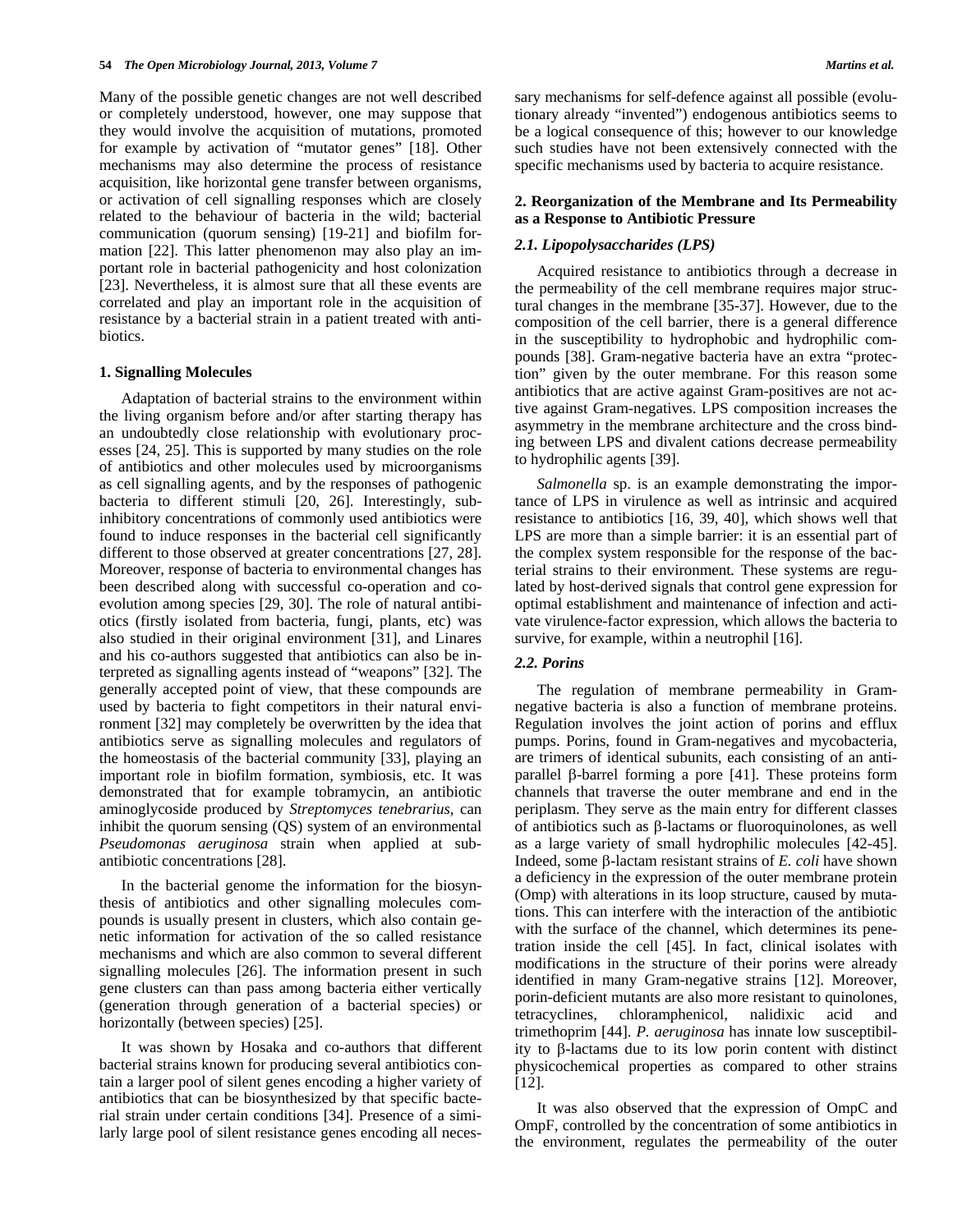membrane to glucose under nutrient deficient conditions [46]. Most of the related studies aimed to explore the mechanisms involved in this. [45-48]. It was shown that some clinical isolates, obtained from patients undergoing treatment, had their membrane permeability changed due to a switch in the expression of porins from OmpF to OmpC, which latter one has a smaller pore size. This modification in the porin balance was suggested to have occurred during the treatment [12]. OmpC-OmpF balance is strongly regulated by different genetic control systems, such as EnvZ-OmpR and RNA anti-sense regulators (MicF and MicC) [12, 49, 50].

 Some *in vitro* studies also showed that loss of OmpC is followed by the expression of another subfamily of porins. OmpN type of porin is structurally related to OmpC and OmpF. OmpN pore is a selective filter for charged molecules due to its structural organization. It allows the maintenance of bacterial fitness with the entrance of nutrients but not antibiotics. This increases the resistance to the  $\beta$ -lactams [12]. OmpX is another important outer membrane protein: it is small, and, together with OmpF, it is involved in the response to external stress via different regulation cascades [48].

# *2.3. Efflux Pumps (EP)*

 While porins represent entrances for compounds exogenous to the bacterium, cellular efflux systems are responsible for the extrusion of both endogenous (e.g. toxic metabolites) and exogenous (e.g. bile salts) toxic compounds [13, 51, 52], playing an important role in the physiology and homeostasis of the cell [53]. Some EPs have also been shown to have a role in colonization and persistence of bacteria in the host, as well as in bacterial pathogenicity [53-56]. Moreover, EPs were shown to play an essential role in quorum sensing signalling between bacteria and in biofilm formation [13, 57]. EPs are also useful tools for the cell to remove antibiotics conferring resistance to a given drug or class of drugs [25, 55, 58-61], as well as heavy metals, dyes or detergents [62]. Extensive reviews on the structure, classification, specificities and efflux kinetics of different EPs can be found in the literature, which will not be detailed here.

# *Acquisition of resistance: overexpression of EP plus acquisition of mutations?*

 Antibiotic therapy commonly results in the appearance of resistance of the infecting bacterium to the drug. Although a variety of mechanisms account for distinct forms of resistance, the over-expression of efflux pumps extruding the antibiotics is a major mechanism in the resistance of clinical isolates [15, 58]. The tri-partite efflux pumps of Gramnegative bacteria, for reasons yet to be completely understood, have the capacity to recognize and extrude a wide variety of unrelated compounds such as antibiotics from different classes, biocides and other noxious agents like bile salts [13]. Based on this, over-expression of these EPs results in a multi-drug resistant (MDR) phenotype leading to serious difficulties in the therapy of an infection [63].

 The mechanism by which these MDR efflux pumps are over-expressed has been studied in the laboratory; gradual and prolonged exposure of the bacteria to increasing antibiotic concentrations of the antibiotic that are just below its

MIC promote the over-expression of individual efflux pumps consequentially leading to the increase of resistance to the actual antibiotic as well as to other non-related ones [46, 64, 65]. Transfer of the now MDR phenotypic bacterium to drug free medium restores, over time, the initial susceptibility to the inducing antibiotic, as well as eliminates its MDR phenotypic status [46, 64]. Nevertheless, these studies do not entirely explain how MDR phenotypes develop in a clinical setting, since therapy does not involve progressive increases of dose levels: a clinical isolate has never been exposed to the drug over the therapeutic dose. Furthermore, considering that the level of resistance of the MDR clinical isolate to a given antibiotic may be hundreds of times greater than that of its wild-type reference strain, it is difficult to reconcile simple laboratory studies that would induce high levels of resistance with continuous exposure to increasing concentrations of an antibiotic.

 It was shown that exposure of *E. coli* to stepwise increasing amounts of tetracycline (TET) concentrations increases resistance to TET [64] that is accompanied by an increase of resistance to many other antibiotics and non-antibiotic agents, producing an MDR phenotype. This MDR phenotype is accompanied by significantly increased activity of genes encoding transporter proteins [64]. Similarly, exposure of isoniazid (INH)-sensitive *M. tuberculosis* to increasing concentrations of INH also increased the resistance of the organism to this antibiotic [66] but resistance to INH was not accompanied by resistance to any other drug employed for the therapy of pulmonary tuberculosis. These studies, however, did not completely mimic the conditions of exposure of a given bacterium to an antibiotic, which would occur when a patient, infected with this organism, is treated for a prolonged period of time with a constant dose of the antibiotic.

 Other experiments, aiming a better simulation of the clinical conditions, showed that serial culture of an *E. coli*  strain whose efflux pump had been over-expressed, in medium containing a constant amount of the antibiotic to which the strain had been induced to high level resistance, results in the restoration of the activity of genes that regulate and code for the efflux pump transporters, as compared to those of the antibiotic susceptible *E. coli* strain [67]. Accompanying the restoration in these gene activities is the continuous increase of resistance to the antibiotic even though the bacterium had not been exposed to higher concentrations of the antibiotic to which it had been made resistant. This *E. coli* strain also displayed progressively increased resistance to compounds that target cell envelope constituents, gyrase and ribosomes, supporting the assumption that a large number of mutated targets emerged due to the continuous sub-culturing in the medium containing a constant concentration of an antibiotic. The inability of the obtained resistant *E. coli* strain to revert to the initial susceptibility to tetracycline or to the antibiotics that contributed to its MDR status when cultured further in a drug-free medium, as happened for its resistant *E. coli* parental strain [46], together with results from phenotypic array studies suggest that indeed mutations had taken place.

 The maintenance of an over-expressed efflux pump system must consume a large, yet undefined amount of energy: EPs driven by the proton motive force depend on metabolic energy as the main source of protons in order to assure the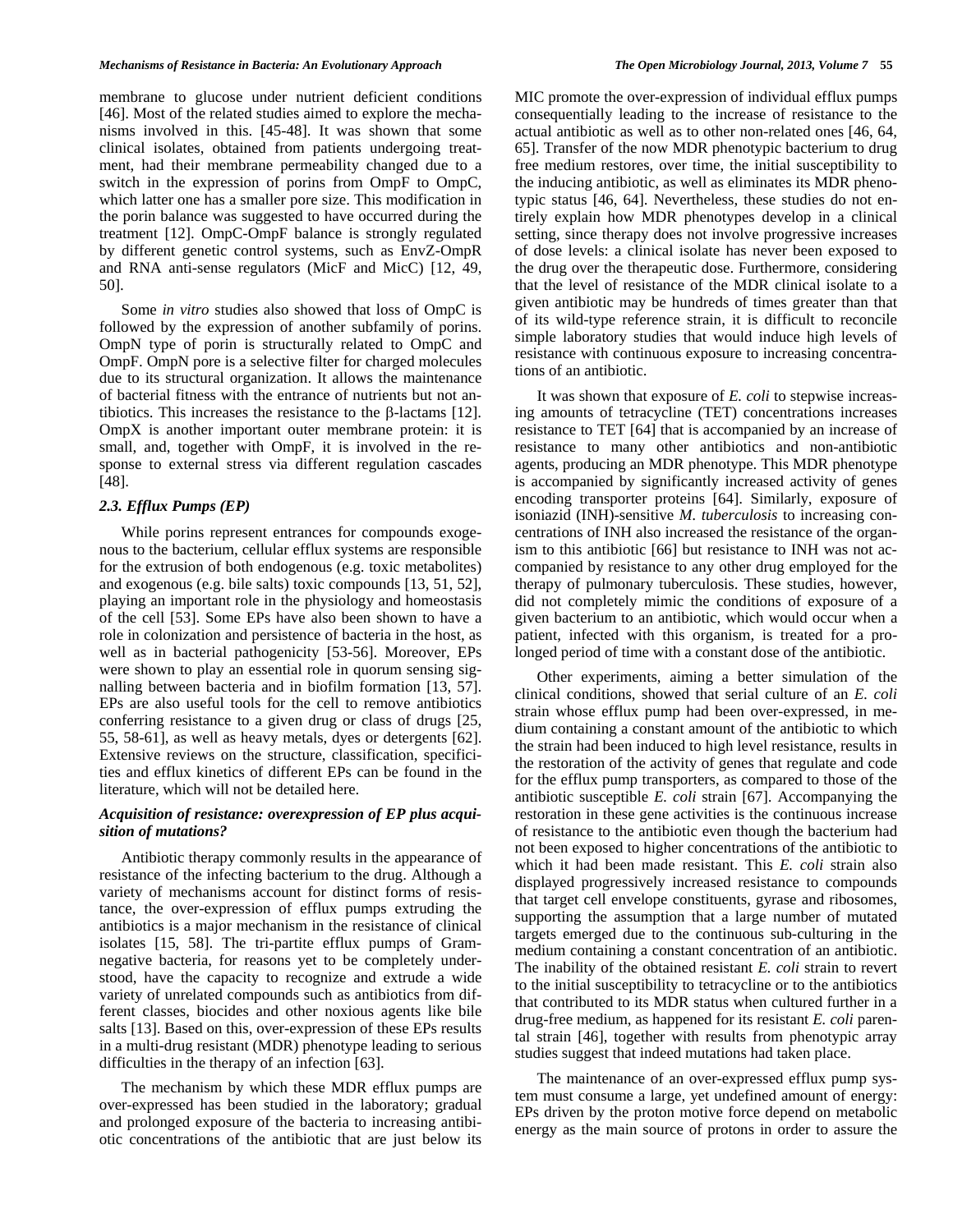pH gradient [68]. However, it is expected that bacterial systems tend to a low energy level (following the second law of thermodynamics). One may suppose that after exposure to an environment that remains noxiously constant, the genetic system of the organism responds by activation of a mutator system [18] resulting in the accumulation of mutations that render the organism multi-drug resistant. Although as long as the organism remains in that environment its survival is assured, if the environment returns to that initially present, the organism cannot compete with its wild type counterpart which has all relevant biochemical targets fully functional.

 The above study therefore demonstrates "evolution of a bacterial strain" within a laboratory environment, and may model the situation that takes place within a patient who is infected with a bacterium and is treated for a prolonged period of time with a constant dose of a given antibiotic. Moreover, this study also demonstrated that, by ensuring relatively short-term survival, an over-expressed efflux pump provides the opportunity by which other, less energyconsuming mechanisms of resistance may ensue, which eventually makes efflux pump overexpression itself unnecessary.

 In the first phase, the induced MDR phenotype is subject to reversal by common efflux pump inhibitors (EPIs). However, after further serial passages in presence of high concentrations of the antibiotic, the strain remains resistant and cannot revert to the wild phenotype anymore. These observations are possibly related to those demonstrating that whereas some MDR clinical isolates may yield a reduced resistance to a given antibiotic when an EPI is added to the medium, the EPI does not affect, or affect less, other clinical strains [69, 70]. It can be assumed that the efflux pump overexpression represents the early response to prolonged therapy with the same antibiotic either at the same or greater dose levels whereas the latter case represents a much later adaptive response.

#### **3. Future Perspectives**

 Multi-drug resistance in bacteria remains a problem yet to be fully understood. With this short review on fundamental ideas and research work we aimed to give a contribution to the overall solution to understand and overcome resistance of clinical strains to therapeutics in the patient. In fact, the solution is, most likely, not only one, and in no case uniform. It may vary strain by strain, since different bacterial species can show marginally different responses to antibiotic pressure. Some develop resistance to that antibiotic, others resistance to that and other antibiotics, others form biofilms and have increased QS signalling in presence of certain antibiotic concentration or the opposite, inhibition of QS signals in presence of an antibiotic can also occur. The overall signalling role of antibiotics between strains is a very exciting theory: in such a bacterial communication system, certain porins could be interpreted as "ears" (i.e. signal receivers), while efflux pumps would be the "mouth" (i.e. signal senders by extruding endogenous, biosynthesized "antibiotics"). Existence of such fine systems, supported by many studies, certainly has several other aspects of potential interest in view of fighting resistance, different to the approach of targeting porins or efflux pumps themselves.

 In the clinical point of view many other factors, depending exclusively on the patient, also have to be taken into account, such as amount of drug delivered to the site of infection, metabolism, etc.

 An approach that raised great hopes and has been studied for many years is that of finding compounds that inhibit the efflux pumps of bacterial cells leading to the increase in the intracellular concentration of the antibiotic so that it can reach the desired inhibitory concentration. However there is still much to do in this approach. Some of the compounds that were very promising *in vitro* showed high toxicity *in vivo*, due to their effect in the efflux pumps of human cells, such as those of the blood brain barrier. On the other hand, some promising compounds, such as certain phenothiazines (some of which are commonly used antipsychotic drugs), were able to cure patients with extremely drug resistant *Mycobacterium tuberculosis* when applied at much lower concentrations than those considered toxic or psychoactive in humans [71-73]. Although these compounds were first described as efflux pump inhibitors, their overall mechanism of action is probably other than a direct inhibition of the pump and is yet to be fully understood. It was however recently suggested, that phenothiazines actually target the host cell (macrophage), and enhance its killing capacity on the intracellular pathogen [74, 75]. This group of compounds may hence provide valuable tools for exploring pathways that should be given priority for a more successful fighting against resistance with a new approach.

 Many publications have visualized the end of the antibiotics' era. Although, unfortunately, this point of view might indeed have a chance to be right, we do believe that, despite the great challenge, resistance can be overcome by utilizing the growing knowledge on novel possible target mechanisms.

# **CONFLICT OF INTEREST**

 The authors confirm that this article content has no conflicts of interest.

### **ACKNOWLEDGEMENTS**

 AM acknowledges the grant SFRH/BPD/81118/2011 provided by Fundação para a Ciência e a Tecnologia, Portugal. LA was supported by BCC grant SFRH/BCC/51099/ 2010 provided by the Fundação para a Ciência e a Tecnologia, Portugal. This manuscript was supported by the European Union and co-funded by the European Social Fund (TAMOP-4.2.2/B-10/1-2010-0012). The authors are grateful for the support ofthe New Hungary Development Plan (TA-MOP 4.2.1/B-09/1/KONV-2010-0005).

#### **REFERENCES**

- [1] Ayyanar M, Ignacimuthu S. Ethnobotanical survey of medicinal plants commonly used by Kani tribals in Tirunelveli hills of Western Ghats, India. J Ethnopharmacol 2011;134(3): 851-64.
- [2] Harris ESJ, Erickson SD, Tolopko AN, *et al*. Traditional Medicine Collection Tracking System (TM-CTS): A database for ethnobotanically driven drug-discovery programs. J Ethnopharmacol 2011; 135(2): 590-3.
- [3] Graziose R, Lila MA, Raskin I. Merging traditional chinese medicine with modern drug discovery technologies to find novel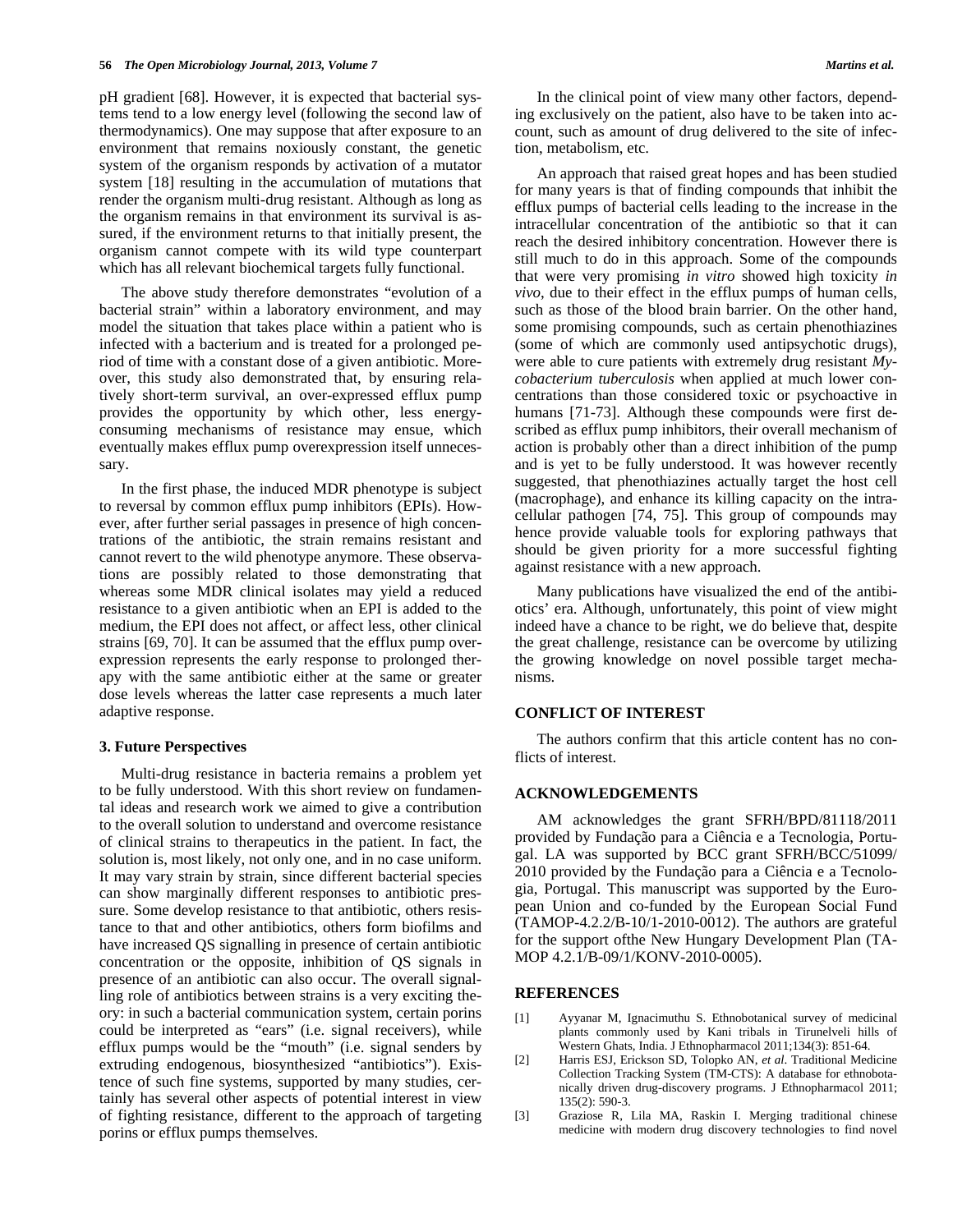drugs and functional foods. Curr Drug Discov Technol 2010; 7(1): 2-12.

- [4] Eisenberg DM, Harris ESJ, Littlefield BA, *et al*. Developing a library of authenticated Traditional Chinese Medicinal (TCM) plants for systematic biological evaluation - Rationale, methods and preliminary results from a Sino-American collaboration. Fitoterapia 2011; 82(1): 17-33.
- [5] Anonymous, Antimicrobial resistance. World Health Organization (WHO) Fact sheet N°194. Reviewed March 2012. Available online at http://www.who.int/mediacentre/factsheets/fs194/en/. Accessed on 2012 December 3.
- [6] Global Antibiotic Resistance Partnership (GARP) India Working Group. Rationalizing antibiotic use to limit antibiotic resistance in India. Indian J Med Res 2011; 134(3): 281-94.
- [7] Oboho KO. Problems of Venereal Disease in Nigeria. 1. Gonococcal resistance to antibiotics and treatment of Gonorrhoea. Fam Pract 1984; 1(4): 219-21.
- [8] Rice LB. Mechanisms of resistance and clinical relevance of resistance to beta-lactams, glycopeptides, and Fluoroquinolones. Mayo Clinic Proc 2012; 87(2): 198-208.
- [9] Hidron AI, Jonathan RE, Patel J, *et al*. NHSN Annual Update: Antimicrobial-resistant pathogens associated with healthcareassociated infections: Annual summary of data reported to the national healthcare safety network at the centers for disease control and prevention, 2006-2007. Infect Control Hosp Epidemiol 2008; 29(11): 996-1011.
- [10] Hajjar E, Bessonov A, Molitor A, *et al*. Toward screening for antibiotics with enhanced permeation properties through bacterial porins. Biochemistry 2010; 49(32): 6928-35.
- [11] Bolla JM, Alibert-Franco S, Handzlik J, *et al*. Strategies for bypassing the membrane barrier in multidrug resistant Gramnegative bacteria. FEBS Lett 2011; 585(11): 1682-90.
- [12] Pagés JM, James CE, Winterhalter M. The porin and the permeating antibiotic: A selective diffusion barrier in Gramnegative bacteria. Nat Rev Microbiol 2008; 6(12): 893-903.
- [13] Li XZ, Nikaido H. Efflux-mediated drug resistance in bacteria: An update. Drugs 2009; 69(12): 1555-623.
- [14] Amaral L, Fanning S, Pagés JM. Efflux pumps of gram-negative bacteria: genetic responses to stress and the modulation of their activity by pH, inhibitors, and phenothiazines. Adv Enzymol Related Areas Mol Biol 2011; 77: 61-108.
- [15] Nikaido H, Pagés JM. Broad-specificity efflux pumps and their role in multidrug resistance of Gram-negative bacteria. FEMS Microbiol Rev 2012; 36(2): 340-63.
- [16] Gunn JS. The *Salmonella* PmrAB regulon: lipopolysaccharide modifications, antimicrobial peptide resistance and more. Trends Microbiol 2008; 16(6): 284-90.
- [17] Delcour AH. Outer membrane permeability and antibiotic resistance. Biochim Biophys Acta 2009; 1794(5): 808-16.
- [18] Chopra I, O'Neill AJ, Miller K. The role of mutators in the emergence of antibiotic-resistant bacteria. Drug Resist Updat 2003;  $6(3)$ : 137-45.
- [19] Romero D, Traxler MF, Lopez D, Kolter R. Antibiotics as signal molecules. Chem Rev 2011; 111(9): 5492-505.
- [20] Davies J, Yim G, Davies D. Look who's talking! Microbiol Today 2009; 36(1): 24-7.
- [21] Yim G, Wang HH, Davies J. Antibiotics as signalling molecules. Philos Trans R Soc Lond B Biol Sci 2007; 362(1483): 1195-200.
- [22] Rogers GB, Carroll MP, Bruce KD. Enhancing the utility of existing antibiotics by targeting bacterial behaviour? Br J Pharmacol 2012; 165(4): 845-57.
- [23] Trivedi K, Tang CM, Exley RM. Mechanisms of meningococcal colonisation. Trends Microbiol 2011; 19(9): 456-63.
- [24] Fischbach MA. Antibiotics from microbes: converging to kill. Curr Opin Microbiol 2009; 12(5): 520-7.
- [25] Martinez JL, Fajardo A, Garmendia L, *et al*. A global view of antibiotic resistance. FEMS Microbiol Rev 2009; 33(1): 44-65.
- [26] Fischbach MA, Walsh CT, Clardy J. The evolution of gene collectives: How natural selection drives chemical innovation. Proc Natl Acad Sci USA 2008; 105(12): 4601-8.
- [27] Yim G, McClure J, Surette MG, Davies JE. Modulation of *Salmonella* gene expression by subinhibitory concentrations of quinolones. J Antibiot 2011; 64(1): 73-8.
- [28] Babic F, Venturi V, Maravic-Vlahovicek G. Tobramycin at subinhibitory concentration inhibits the RhlI/R quorum sensing

system in a *Pseudomonas aeruginosa* environmental isolate. BMC Infect Dis 2009; 10: 148.

- [29] Crawford JM, Clardy J. Bacterial symbionts and natural products. Chem Commun (Camb) 2011; 47(27): 7559-66.
- [30] Currie CR. A community of ants, fungi, and bacteria: A multilateral approach to studying symbiosis. Annu Rev Microbiol 2001; 55: 357-80.
- [31] Clardy J, Fischbach MA, Currie CR. The natural history of antibiotics. Curr Biol 2009; 19(11): R437-41.
- [32] Linares JF, Gustafsson I, Baquero F, Martinez JL. Antibiotics as intermicrobiol signaling agents instead of weapons. Proc Natl Acad Sci USA 2006; 103(51): 19484-9.
- [33] Ryan RP, Dow JM. Diffusible signals and interspecies communication in bacteria. Microbiology 2008; 154(7): 1845-58.
- [34] Hosaka T, Ohnishi-Kameyama M, Muramatsu H, *et al*. Antibacterial discovery in actinomycetes strains with mutations in RNA polymerase or ribosomal protein S12. Nat Biotech 2009; 27(5): 462-4.
- [35] Lavigne J-P, Brunel J-M, Chevalier J, Pagés J-M. Squalamine, an original chemosensitizer to combat antibiotic-resistant Gramnegative bacteria. J Antimicrob Chemother 2010; 65(4): 799-801.
- [36] Salmi C, Loncle C, Vidal N, *et al*. Squalamine: An appropriate strategy against the emergence of multidrug resistant gramnegative bacteria? PLoS ONE 2008; 3(7); e2765.
- [37] Malinverni JC, Silhavy TJ. An ABC transport system that maintains lipid asymmetry in the Gram-negative outer membrane. Proc Natl Acad Sci USA 2009; 106(19): 8009-14.
- [38] Nikaido H. Restoring permeability barrier function to outer membrane. Chem Biol 2005; 12(5): 507-9.
- [39] Nikaido H. Molecular basis of bacterial outer membrane permeability revisited. microbiol Mol Biol Rev 2003; 67(4): 593- 656.
- [40] Soto SM. Relationship between virulence and antimicrobial resistance in bacteria. Rev Med Microbiol 2009; 20(4): 84-90
- [41] Cowan SW, Schirmer T, Rummel G, *et al*. Crystal structures explain functional properties of two *E. coli* porins. Nature 1992; 358(6389): 727-33.
- [42] Ceccarelli M, Ruggerone P. Physical insights into permeation of and resistance to antibiotics in bacteria. Curr Drug Targets 2008; 9(9): 779-88.
- [43] Rodrigues L, Ramos J, Couto I, Amaral L, Viveiros M. Ethidium bromide transport across *Mycobacterium smegmatis* cell-wall: Correlation with antibiotic resistance. BMC Microbiol 2011; 11: 35.
- [44] Stephan J, Mailaender C, Etienne G, Daffé M, Niederweis M. Multidrug resistance of a porin deletion mutant of *Mycobacterium smegmatis*. Antimicrob Agents Chemother 2004; 48(11): 4163-70.
- [45] Weingart H, Petrescu M, Winterhalter M. Biophysical characterization of in- and efflux in gram-negative bacteria. Curr Drug Targets 2008; 9(9): 789-96.
- [46] Viveiros M, Dupont M, Rodrigues L, *et al*. Antibiotic stress, genetic response and altered permeability of *E. coli*. PLoS ONE 2007; 2(4): e365.
- [47] Davin-Regli A, Bolla JM, James CE, *et al*. Membrane permeability and regulation of drug "influx and efflux" in enterobacterial pathogens. Curr Drug Targets 2008; 9(9): 750-9.
- [48] Dupont M, James CE, Chevalier J, Pagés JM. An early response to environmental stress involves regulation of OmpX and OmpF, two enterobacterial outer membrane pore-forming proteins. Antimicrob Agents Chemother 2007; 51(9): 3190-8.
- [49] Chen S, Zhang A, Blyn LB, Storz G. MicC, a Second Small-RNA Regulator of Omp Protein Expression in *Escherichia coli*. J Bacteriol 2004; 186(20): 6689-97.
- [50] Chubiz LM, Rao CV. Role of the mar-sox-rob Regulon in Regulating Outer Membrane Porin Expression. J Bacteriol 2011; 193(9): 2252-60.
- [51] Poole K. Bacterial multidrug efflux pumps serve other functions. Microbe 2008; 3(4): 179-85.
- [52] Nishino K, Yamaguchi A. Role of xenobiotic transporters in bacterial drug resistance and virulence. IUBMB Life 2008; 60(9): 569-74.
- [53] Nishino K. Physiological role of bacterial multidrug efflux pumps. Yakugaku Zasshi 2012; 132(1): 45-50.
- [54] Abdelraouf K, Kabbara S, Ledesma KR, Poole K, Tam VH. Effect of multidrug resistance-conferring mutations on the fitness and